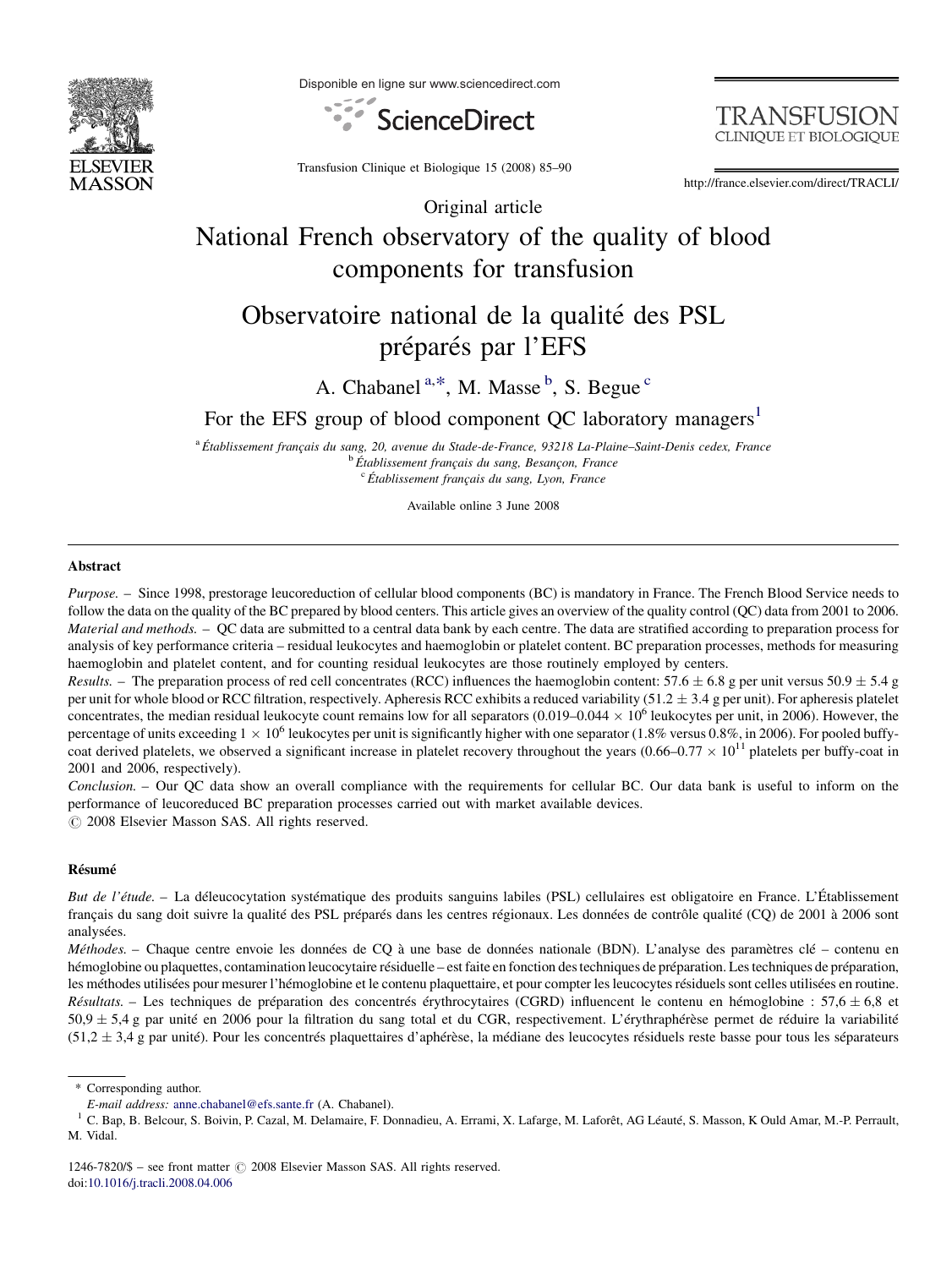$(0.019$  à  $0.044 \times 10^6$  leucocytes par unité, en 2006). Le pourcentage d'unités non conformes est plus élevé avec un séparateur (1,8 % versus 0,8 %, en 2006). Pour les mélanges de concentrés de plaquettes, une amélioration de la récupération est observée : 0,66 plaquettes par couche-leucoplaquettaire versus  $0.77 \times 10^{11}$  plaquettes par couche-leuco-plaquettaire en 2001 et 2006, respectivement.

Conclusion. – Les données de CQ montrent que les productions de PSL respectent les exigences réglementaires. La BDN est un outil de comparaison des techniques disponibles pour la préparation des PSL.

 $\odot$  2008 Elsevier Masson SAS. All rights reserved.

Keywords: Blood components; Quality control; Haemoglobin content; Platelet content; Residual leukocytes; Leucoreduction; Platelet additive solutions

Mots clés : Produits sanguins labiles ; Contrôle qualité ; Contenu en hémoglobine ; Contenu en plaquettes ; Leucocytes résiduels ; Déleucocytation ; Solutions de conservation pour les plaquettes

#### 1. Introduction

Since April 1998, prestorage leucoreduction of all cellular blood components has been made mandatory in France to maximise the safety and quality of our blood supply.

In France, the standard for leukocyte (WBC) reduction of cellular blood components has been set at less than  $1 \times 10^6$  WBC per unit with a 95% confidence that 97% of units will meet this standard [1–[3\].](#page-5-0)

Following centralization of the French regional transfusion services and creation of a unique French operator for blood transfusion in 2000, the Établissement français du sang (EFS), it was found necessary to have a national follow up of the quality of the blood components prepared by EFS.

A computerized data bank was built to collect regularly, from each blood centre, all the data obtained in the frame of their quality control (QC) testing programs. This system is fully working since 2001.

We present below, follow-up data on haemoglobin and platelet content and on leucoreduction performance for cellular blood components prepared in routine practice over year 2001 to 2006. In addition, we analyse the influence of preparation processes on the 2006 results.

Preliminary accounts of this work have been presented previously [\[4\].](#page-5-0)

An extensive analysis of red cell concentrate (RCC) data from 2001 to 2005 having been recently published [\[5\],](#page-5-0) the present article will essentially focused on QC data obtained for platelet concentrates, i.e., leucoreduced single donor apheresis platelet concentrates (SDP) and leucoreduced pooled platelet concentrates (PPC).

#### 2. Study design and methods

## 2.1. Processes of blood component preparation and prestorage leucoreduction

Blood and blood components were collected and processed according to the French Good Blood Transfusion Practices. The processes for blood component preparation were those routinely employed by the French blood centres. More than two millions whole blood and 160,000 apheresis platelet concentrates were collected each year by the French blood centres. For PPC, the French production increased from about 25,000 (2001–2004) to 34,300 (in 2005) and 42,600 (in 2006) PPC per year.

The disposable filtration sets used for collecting whole blood included citrate-phosphate-dextrose (CPD) as the anticoagulant solution (63 ml for a blood volume of  $450 \text{ ml} \pm 10\%$ ) and SAG-M as the RCC additive solution (100 ml). SDP were collected with acid-citrate-dextrose (ACD) as the anticoagulant solution.

#### 2.2. Preparation of red cell concentrates (RCC)

Two processes were mainly used to prepare leucoreduced RCC, either whole blood filtration (concerning about 80% of the RCC national production) or RCC filtration with in-line RCC filters. The RCC filtration process allowed the preparation of buffy coat derived PPC. Whole blood filtration was carried out at room temperature. RCC filtration was performed at room temperature or at 4  $\mathrm{^{\circ}C}$  after overnight refrigeration of the RCC units. Some blood centres filtered a small amount of RCC after sterile connection of a filter, however this practice was progressively abandoned contributing to 12% of the data in 2001, 1.7% in 2004 and 0% in 2006.

In 2005, blood centres started to collect RCC with two automated apheresis separators, the Trima (Gambro) and MCS+ (Haemonetics) cell separators.

### 2.3. Preparation of single donor platelets (SDP)

Five different apheresis cell separators were used in France to collect leucoreduced SDP: MCS+ and MCS3P (Haemonetics, Braintree, MA, USA), Amicus (Baxter, Deerfield, IL, USA), Trima and Spectra (Gambro BCT, Lakewood, CO, USA). Leucoreduction of SDP was achieved by filtration with integrated filters (MCS+ and MCS3P), or directly in process with the three other cell separators.

#### 2.4. Preparation of pooled platelet concentrates (PPC)

All PPC were obtained by the buffy coat preparation method. Usually four to six buffy coats were pooled to prepare one PPC. For leucoreduction, filtration was performed with Sepacell PLX5 (Asahi Medical, Tokyo, Japan), or LRP or ATSBC filters (Pall, Glen Cove, NY, USA).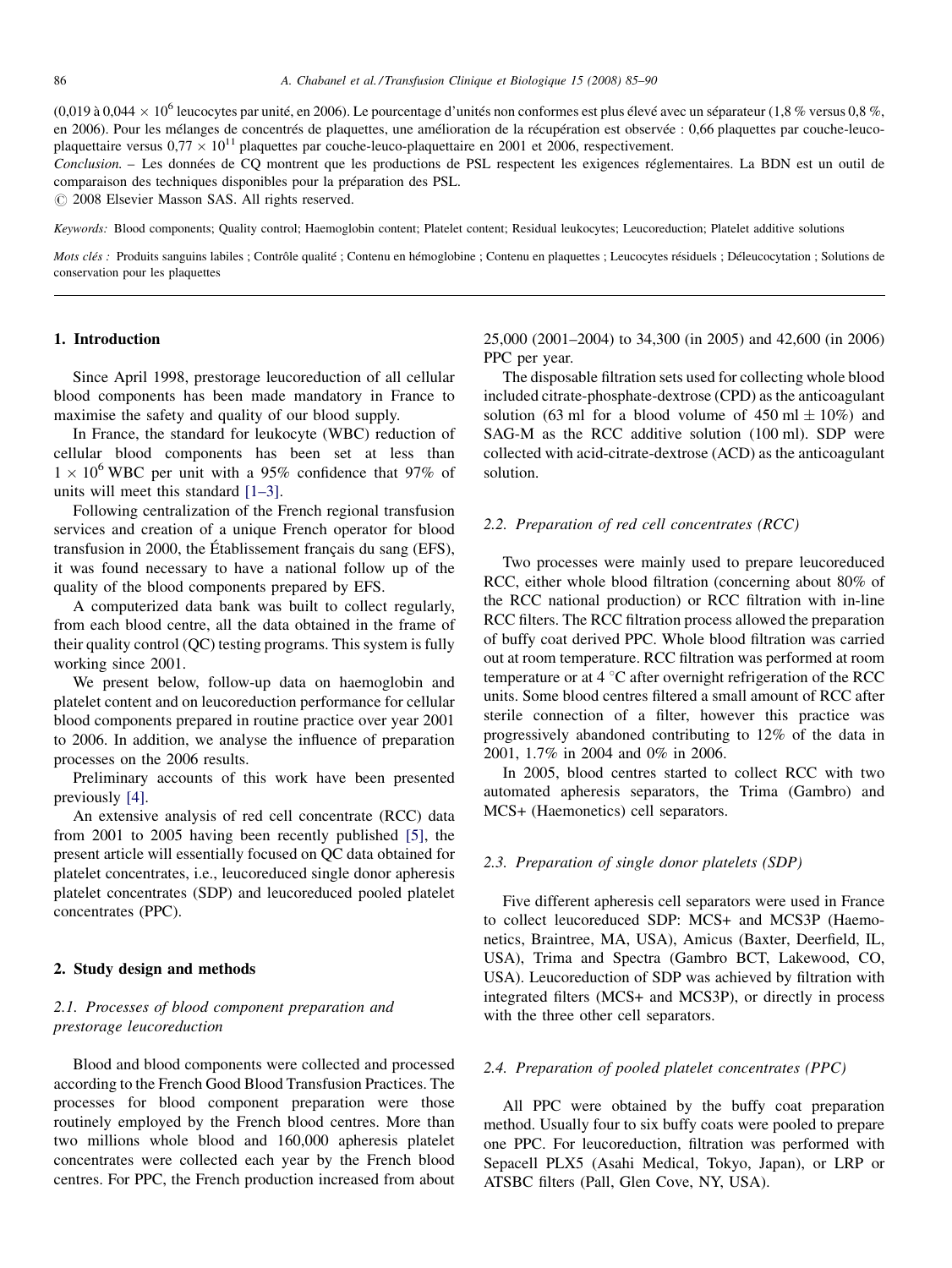#### 2.5. Platelet additive solutions (PAS)

Two platelet additive solutions were used by some French blood centres to suspend platelet concentrates with a final volume of residual plasma ranging from 30 to 44%. The composition is identical for these two solutions, which are known as PAS-II [\[6\].](#page-5-0) Their commercial names are T-Sol (Baxter, Maurepas, France) and SSP (MacoPharma, Tourcoing, France).

#### 2.6. Data collection

A national computerized Data Collection System was implemented in 2001, in order to collate the quality control (QC) results obtained in the French blood centres. An intranet application has been designed to collect and to integrate the regional data from each blood centre into an unique Oracle database. A process code attributed to each sample allows an analysis according to the preparation process, namely filter or apheresis separator, temperature of filtration and prefiltration storage time. Current QC programs are based on statistical control sampling according to ISO Standards (ISO 2859-1) and correspond, in 2006, to an average of around 1% of all produced RCC units, between 7 and 16% of all SDP units depending on the type of cell separator, between 5 and 10% of all PPC units depending on the year.

#### 2.7. Laboratory analyses

Haemoglobin content and platelet count were determined by using standard haematology automat analysers. Residual leukocyte counting was performed by flow cytometry, according to the validated method used routinely in each blood centre. The flow cytometric counting methods were from BD Biosciences (Facscalibur and Facscan flow cytometers) and Beckman Coulter (Epics XL flowcytometer). According to French regulation, WBC counting was performed within 24 hours after leucoreduction. Since 2004, each year, an interlaboratory comparison assay involving the 21 flow cytometers employed for counting residual WBC is carried out to evaluate the performance of each French blood centre. The recently reported results [\[7\]](#page-5-0) show a satisfying reproducibility of the results reflected by an interlaboratory coefficient of variation varying between 13.2 and  $16.2\%$  for RCC samples with 4.6 and 2.1 WBC/ $\mu$ l respectively, and 10.8 and 11.6% for SDP samples with 4.1 and  $1.9$  WBC/ $\mu$ l, respectively.

Measurements of pH were performed at  $22^{\circ}$ C by using standard pHmeters or blood gas analysers.

#### 2.8. Statistics

Haemoglobin and platelet content data are expressed as mean  $\pm$  S.D. Leucoreduction data are expressed as the median residual WBC count and the percentage of nonconforming (NC) units. The coefficient of variation  $(CV = S.D./mean)$  was also used as an indicator of component uniformity.

Another parameter, ''P-upper'', is used to assess the performance of the leucoreduction process. ''P-upper'' is the upper limit of the 95% confidence interval of the nonconformance rate. It is calculated from the observed nonconformance rate using the nonparametric approach described by Dumont et al. [\[8\]](#page-5-0). The calculated value of ''P-upper'' allows us to state that there is a 95% probability that the percentage of nonconforming units in the whole production is less than ''P-upper''.

The Wilcoxon test (two groups) was used for comparing quantitative variables. The  $\chi^2$  test was used to compare proportions. A  $p$  value less than 0.05 indicated statistical significance.

### 3. Results

#### 3.1. Results for leucoreduced red cell concentrates

For 2006, [Table 1](#page-3-0) shows the haemoglobin content depending on the preparation process. The mean haemoglobin content was always higher than 50 g per unit. However, the distribution of haemoglobin values remained large, with an overall coefficient of variation of 13%. For apheresis RCC, the variability was decreased with a mean coefficient of variation of 6.6%, confirming the first results obtained in 2005 [\[6\]](#page-5-0). Overall, less than 1% of the tested RCC units had an haemoglobin content less than 40 g.

## 3.2. Results for leucoreduced single donor platelet concentrates (SDP)

As shown in Fig. 1, for one given apheresis separator, the mean platelet content of SDP remained quite constant throughout the years. In 2006, the mean platelet count  $(\times 10^{11}$  platelets per SDP) were 5.8  $\rightarrow$  Spectra, 5.5  $\rightarrow$  Trima, Trima,  $5.4 \rightarrow$  Amicus,  $4.4 \rightarrow$  MCS3P and  $4.3 \rightarrow$  MCS+.



Fig. 1. Mean platelet content of leucoreduced SDP according to the separator (2001 to 2006):  $-\blacksquare -$  MCS3P,  $-\spadesuit -$  MCS+,  $-\swarrow -$  Trima, .... $\spadesuit$ .... Spectra, ----- $\square$ ----- Amicus.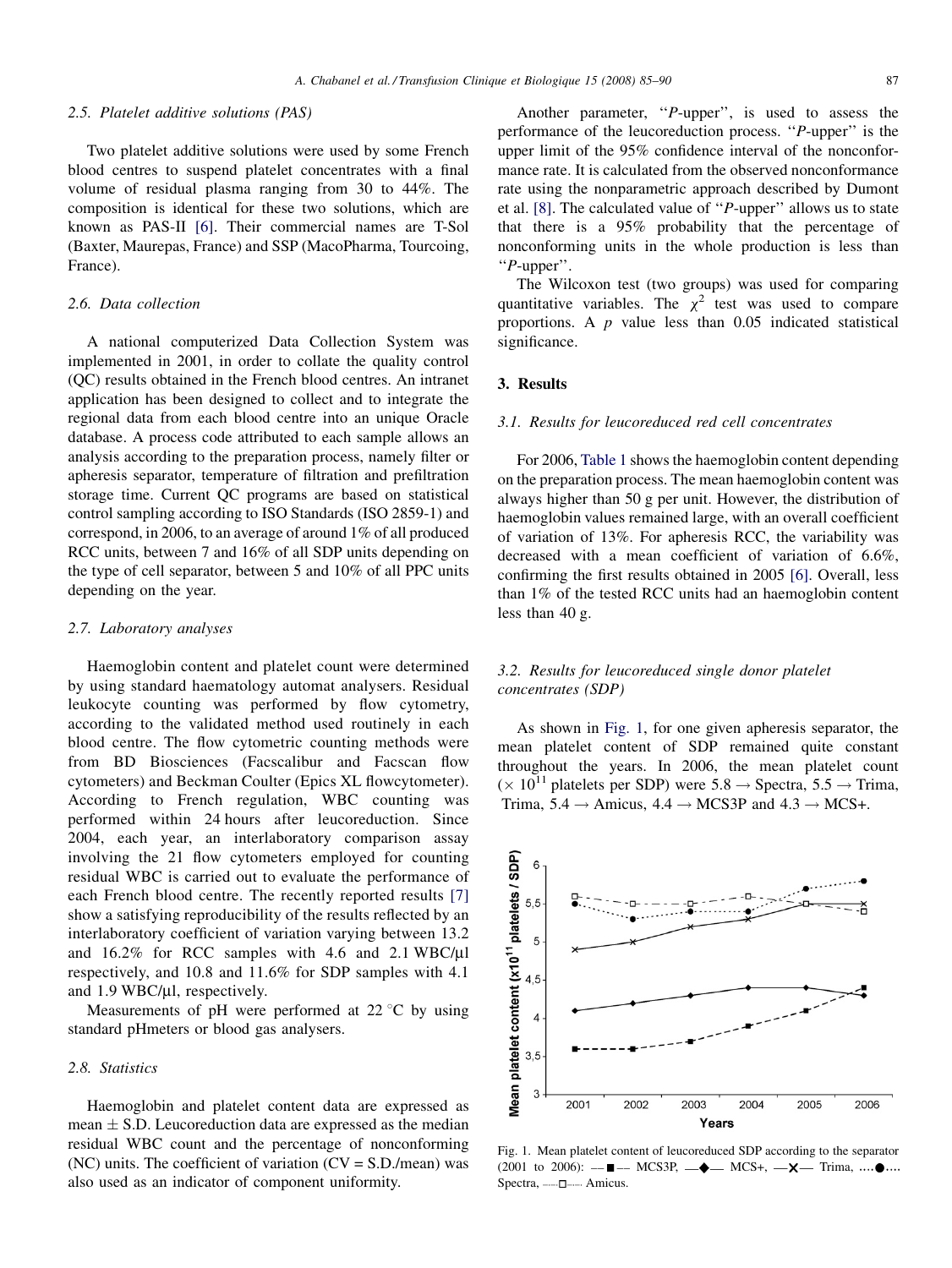#### <span id="page-3-0"></span>Table 1

| RCC haemoglobin content according to the preparation process (2006) |  |  |  |  |  |  |
|---------------------------------------------------------------------|--|--|--|--|--|--|
|---------------------------------------------------------------------|--|--|--|--|--|--|

| Process                                    | Whole blood filtration | <b>RCC</b> filtration | Apheresis      | Overall        |
|--------------------------------------------|------------------------|-----------------------|----------------|----------------|
| Number of tested units                     | 9348                   | 4957                  | 1086           | 15391          |
| Haemoglobin/RCC (mean $\pm$ S.D.) (g/unit) | $57.6 \pm 6.8$         | $50.8 \pm 5.8$        | $51.2 \pm 3.4$ | $55.0 \pm 7.1$ |
| Coefficient of variation $(\%)$            | 11.8                   | 11.2                  | 6.6            | 12.9           |
| Number of NC units $(< 40$ g/unit)         | 24                     | 98                    |                | 122            |
| % of NC units                              | 0.3                    | 2.0                   |                | 0.8            |

NC: nonconforming.

#### Table 2

Residual WBC content and percent of nonconforming SDP (2001–2006)

| Year                                              | 2001  | 2002  | 2003  | 2004  | 2005  | 2006  |
|---------------------------------------------------|-------|-------|-------|-------|-------|-------|
| Number of tested SDP                              | 16727 | 20111 | 19584 | 18257 | 16238 | 15581 |
| Median WBC residual count $(\times 10^6$ WBC/SDP) | 0.042 | 0.040 | 0.046 | 0.042 | 0.039 | 0.031 |
| Number of NC SDP                                  | 219   | 332   | 291   | 187   | 174   | 159   |
| % of NC SDP                                       | 1.3   | 1.7   | L.)   | 1.0   | 1.1   | 1.0   |
| P-upper $(\%)$                                    | 1.5   | 1.8   | 1.6   |       |       |       |

NC: nonconforming.

#### Table 3

Residual WBC content and percent of NC SDP according to the separator (2006)

| Separator                                         | $MCS+$ | MCS3P | Spectra | Trima | Amicus               |
|---------------------------------------------------|--------|-------|---------|-------|----------------------|
| Number of tested SDP                              | 4792   | 501   | 1376    | 5627  | 3285                 |
| Median WBC residual count $(\times 10^6$ WBC/SDP) | 0.019  | 0.037 | 0.039   | 0.044 | 0.029                |
| Number of NC SDP                                  | 38     |       | 10      | 48    | 58                   |
| % of NC SDP                                       | 0.8    | 1.0   | 0.7     | 0.9   | 1.8                  |
| P-upper $(\%)$                                    | 1.0    | 2.1   | 1.2     | 1.1   | $\gamma$<br><u>.</u> |

NC: nonconforming.

Table 2 summarizes the leucoreduction data from 2001 to 2006. The overall estimated frequencies of nonconforming units ( $P$ -upper) for leucoreduced SDP were less than  $3\%$ , confirming that the productions of leucoreduced SDP meet the French standard for leucoreduction.

Table 3 compares, for 2006, the leucoreduction performances of each type of apheresis separator. While the median residual WBC count remained satisfying  $(< 0.045 \times 10^6$  WBC/SDP), the frequency of nonconforming units were significantly different between separators. The percentage of units exceeding  $1 \times 10^6$  leukocytes per unit was significantly higher with

| Table 4                                                                 |  |
|-------------------------------------------------------------------------|--|
| pH of SDP at day five depending on the suspending medium (January 2006– |  |
| April 2007)                                                             |  |

|                                   | SDP in<br>plasma | SDP in additive<br>solution |
|-----------------------------------|------------------|-----------------------------|
| Number of tested SDP              | 814              | 344                         |
| pH at Day 5 (mean $\pm$ S.D.)     | $7.2 \pm 0.3$    | $6.9 \pm 0.3^{\rm a}$       |
| Number of NC units ( $pH < 6.4$ ) | 9                | 18                          |
| $%$ of NC units (pH $<$ 6.4)      | 1.1              | 5.2 <sup>a</sup>            |

NC: nonconforming.

<sup>a</sup> Significantly different from SDP in plasma ( $p < 0.0001$ ).

Amicus than with the other separators (1,8% versus 0.8%,  $p < 0.0001$  in 2006).

Since 2004, some blood centres started to introduce platelet additive solutions for SDP preparation.

Table 4 gives an analysis of the influence of additive solution on the pH of SDP. At Day 5, a significant lower pH was found for SDP suspended in additive solution than for SDP suspended in plasma  $(6.9 \pm 0.3$  versus  $7.2 \pm 0.3$ ;  $p < 0.0001$ ). Accordingly, the frequency of pH less than 6.4 was significantly higher with SDP in additive solution than with SDP in plasma  $(5.2\%$ versus  $1.1\%$ ;  $p < 0.0001$ ).

## 3.3. Results for leucoreduced pooled platelet concentrates (PPC)

The [Table 5](#page-4-0) gives the results for the platelet content of PPC from 2001 to 2006. With time, the mean platelet content per PPC remained relatively constant varying from 3.6 to  $3.9 \times 10^{11}$  platelets per PPC. Platelet concentration did not change. Most interesting is the observation of a continuous increase in the mean platelet content by buffy coat. The temporary decrease in 2004 coincided with the introduction of additive solutions for platelets and the necessity to adjust the preparation process to this new suspension medium. The significant increase in 2006 is partly linked to the introduction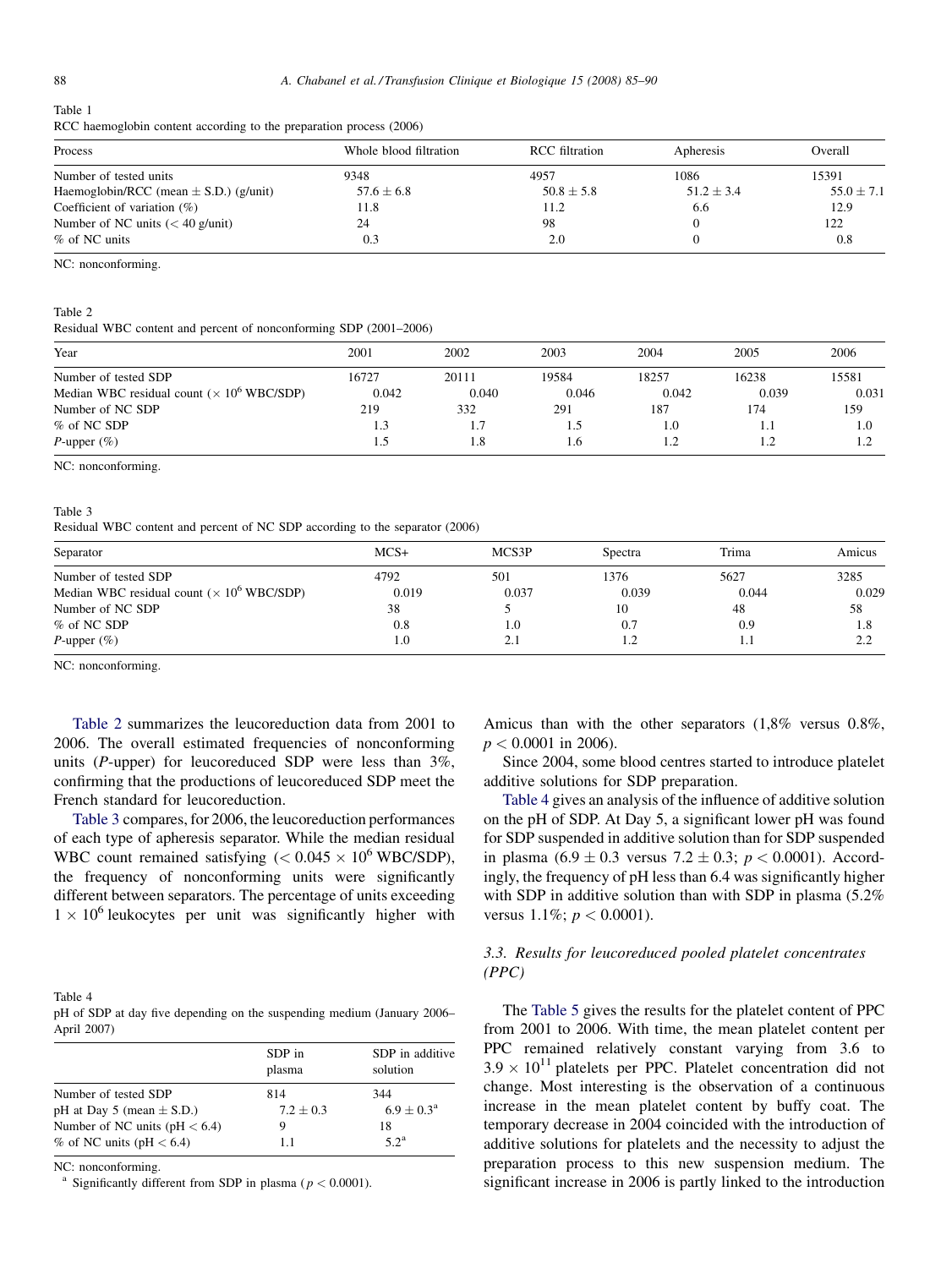<span id="page-4-0"></span>Table 5 PPC and buffy coat mean platelet content (2001–2006)

| Year                                                                                     | 2001            | 2002            | 2003          | 2004            | 2005            | 2006            |
|------------------------------------------------------------------------------------------|-----------------|-----------------|---------------|-----------------|-----------------|-----------------|
| Number of tested PPC                                                                     | 1918            | 2239            | 2940          | 2171            | 2076            | 2093            |
| Platelet content (mean $\pm$ S.D.) ( $\times$ 10 <sup>11</sup> platelets/PPC)            | $3.7 \pm 1.0$   | $3.6 \pm 0.8$   | $3.7 + 0.8$   | $3.7 + 0.8$     | $3.9 + 0.7$     | $3.9 \pm 0.7$   |
| Platelet concentration (mean $\pm$ S.D.) ( $\times$ 10 <sup>9</sup> platelets/ml)        | $1.3 \pm 0.3$   | $1.4 + 0.3$     | $1.4 + 0.3$   | $1.3 + 0.3$     | $1.3 + 0.2$     | $1.3 + 0.3$     |
| Platelet content/buffy coat (mean $\pm$ S.D.)<br>$(\times 10^{11}$ platelets/buffy coat) | $0.66 \pm 0.18$ | $0.71 \pm 0.13$ | $0.71 + 0.14$ | $0.68 \pm 0.13$ | $0.71 \pm 0.13$ | $0.77 \pm 0.16$ |

Table 6

Residual WBC content and percent of nonconforming PPC (2001–2006)

| Year                                               | 2001  | 2002  | 2003  | 2004  | 2005  | 2006  |
|----------------------------------------------------|-------|-------|-------|-------|-------|-------|
| Number of tested PPC                               | 1918  | 2239  | 2940  | 2171  | 2076  | 2093  |
| Median WBC residual count $(\times 10^6$ WBC/unit) | 0.061 | 0.038 | 0.033 | 0.023 | 0.026 | 0.018 |
| Number of NC units                                 | 41    | 21    | 21    |       | 25    | 29    |
| % of NC units                                      | 2.1   | 0.9   | 0.7   | 0.4   | 1.2   | 1.4   |
| P-upper $(\%)$                                     | 2.8   | 1.4   | 1.0   | 0.7   | 1.7   | 1.9   |

NC: nonconforming.

pH of PPC at day five depending on suspending medium (January 2006–April 2007)

|                                   | PPC in<br>plasma | PPC in additive<br>solution |
|-----------------------------------|------------------|-----------------------------|
| Number of tested PPC              | 305              | 418                         |
| pH at Day 5 (mean $\pm$ S.D.)     | $7.2 \pm 0.2$    | $7.0 \pm 0.2^{\rm a}$       |
| Number of NC units ( $pH < 6.4$ ) |                  |                             |
| $\%$ of NC units (pH $< 6.4$ )    | 2.3              | 1.0                         |

NC: nonconforming.

Significantly different from PPC in plasma ( $p < 0.0001$ ).

of the semiautomatic Orbisac technique (Gambro BCT, Lakewood, CO, USA) in three French blood centres [\[9\].](#page-5-0)

For year 2001 to 2006, Table 6 summarizes the national results for leucoreduction. The median residual WBC count decreased through the years reaching  $0.018 \times 10^6$  WBC/PPC in 2006. The estimated ''P-upper'' values varied from 2.8 to 0.7%, indicating that the overall national production of PPC complied with the requirement of at least 97% units meeting the standard.

Since 2004, some blood centres started to introduce platelet additive solutions in PPC preparation.

The Table 7 gives an analysis of the influence of additive solution on the pH of PPC. At day five, a significant lower pH was found for PPC suspended in additive solution than for PPC suspended in plasma (7.0  $\pm$  0.2 versus 7.2  $\pm$  0.2;  $p < 0.0001$ ). The frequency of pH less than 6.4 was not significantly different with PPC in additive solution than with PPC in plasma.

## 4. Discussion

Our automated quality control Data Collection System offers the possibility to analyse a great amount of data. It helps EFS management to keep abreast of the quality of the blood components, which are produced. Since a variety of preparation methods are currently available for the preparation of leucoreduced blood components, it can also be used to compare the performances of these different preparation processes.

The results presented in this paper show that the routine preparation processes employed by blood centres enable the overall productions of leucoreduced blood components to meet the French standard for leucoreduction [\[3\]](#page-5-0). However, differences between the processes can still be observed in the rate of leucoreduction failures as expressed by the percentage of blood components failing to respect the threshold of  $1 \times 10^6$  WBC per unit. This reality and the continuous emergence of new technologies for blood component collection or preparation make necessary a regular monitoring of the leucoreduction processes. Relying on an accumulation of QC data, manufacturers have made significant progress to improve the reliability of whole blood and RCC filters since our first report on the quality of leucoreduced blood components in 1999 [\[10\]](#page-5-0). This advancement has allowed blood services to select filtration devices with the best technical characteristics and to warrant an adequate leucoreduction level for RCC. For platelet concentrates, care should still be taken to ascertain that no deviation would appear. Recently, our national quality monitoring allowed us to advice the removal of the LRP6 filter for filtration of PPC, following the observation of a high percentage of PPC units exceeding the  $1 \times 10^6$  WBC per unit cut-off.

The standard for haemoglobin content ( $\geq 40$  g per unit [\[3\]](#page-5-0)) is reached for around 99% of units. However, the present data indicates that the haemoglobin content in the final RCC units may vary widely (from 29 to 82 g, in 2006), confirming the results detailed in our previous report [\[5\]](#page-5-0). Moreover, RCC preparation processes have an influence on haemoglobin content as shown in [Table 1.](#page-3-0) Högman recommended to standardize the haemoglobin content of RCC units, mainly to

Table 7